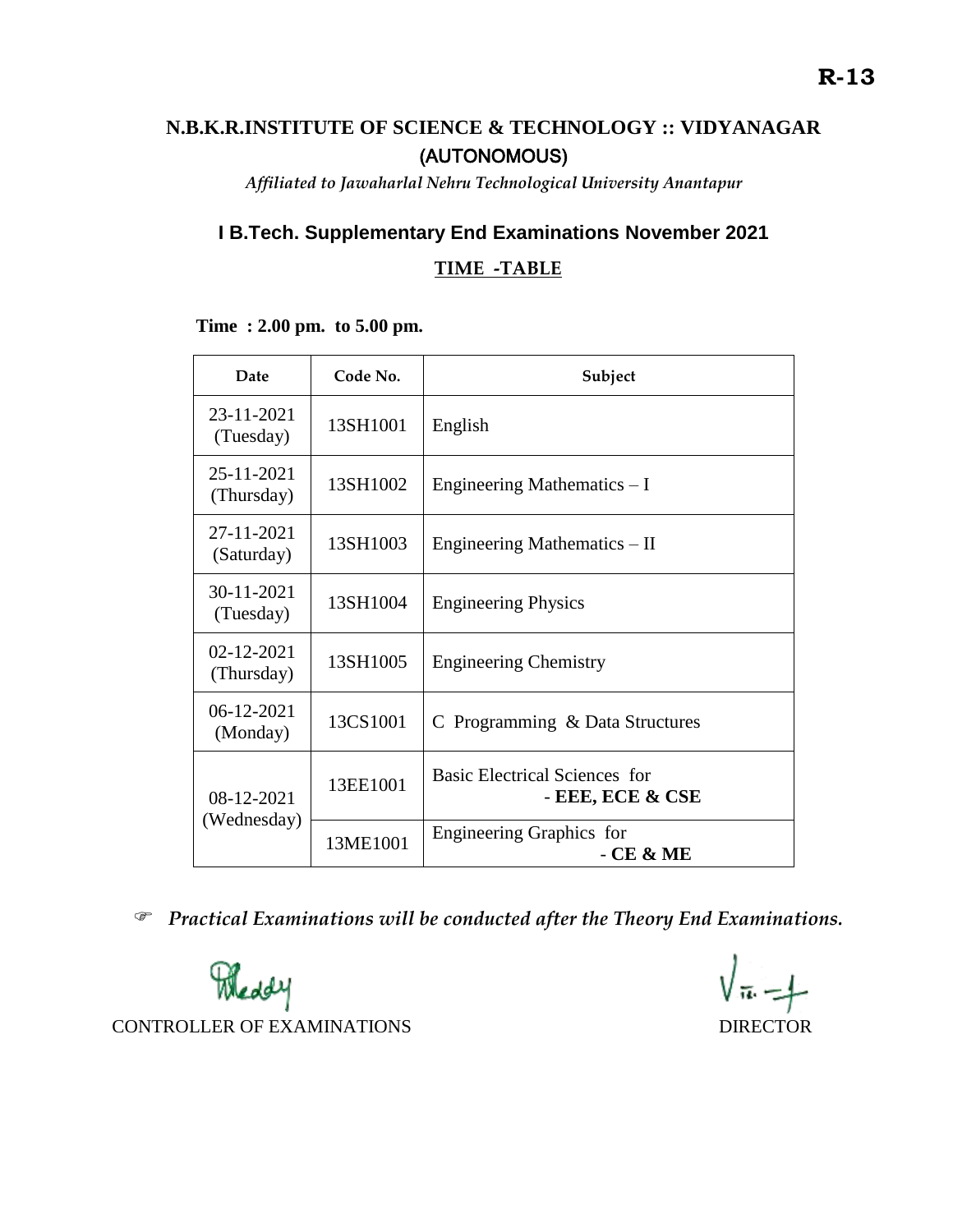### N.B.K.R.INSTITUTE OF SCIENCE & TECHNOLOGY :: VIDYANAGAR **(AUTONOMOUS)**

## *Affiliated to Jawaharlal Nehru Technological University Anantapur*

# **II B.Tech. II Semester Supplementary End Examinations November 2021**

# **TIME -TABLE**

| Time: 2.00 pm. to 5.00 p.m. |  |  |  |  |  |
|-----------------------------|--|--|--|--|--|
|-----------------------------|--|--|--|--|--|

| <b>Date</b>                     | Code No. | <b>Subjects</b>                               |
|---------------------------------|----------|-----------------------------------------------|
| 22-11-2021<br>(Monday)          | 13CE2201 | Strength of Materials (CE)                    |
|                                 | 13SH2201 | Engineering Mathematics - IV (EEE & ECE)      |
|                                 | 13CE2207 | Environmental Studies (ME & CSE)              |
|                                 | 13CE2202 | Fluid Mechanics $-$ II (CE)                   |
|                                 | 13EC2201 | Switching Theory & Logic Design (EEE $&$ ECE) |
| 24-11-2021<br>(Wednesday)       | 13CE2208 | Hydraulic Machines (ME)                       |
|                                 | 13SH2203 | Economics and Accountancy (CSE)               |
|                                 | 13CE2203 | Soil Mechanics (CE)                           |
|                                 | 13EE2204 | Electro Mechanical Energy Conversion-II (EEE) |
| 26-11-2021                      | 13EC2202 | Random Signals & Stochastic Processes (ECE)   |
| (Friday)                        | 13CE2209 | Strength of Materials (ME)                    |
|                                 | 13CS2201 | Database Management Systems (CSE)             |
|                                 | 13CE2204 | Transportation Engineering- I (CE)            |
|                                 | 13EE2205 | Generation Of Electric Power (EEE)            |
| 29-11-2021<br>(Monday)          | 13EC2203 | Analog Communications (ECE)                   |
|                                 | 13ME2201 | Applied Thermodynamics-I (ME)                 |
|                                 | 13CS2202 | Computer Organization (CSE)                   |
|                                 | 13CE2205 | Building Planning & Drawing (CE)              |
| $01 - 12 - 2021$<br>(Wednesday) | 13EC2204 | Pulse & Analog Circuits (EEE & ECE)           |
|                                 | 13ME2203 | Machine Tools (ME)                            |
|                                 | 13CS2203 | <b>Operating Systems</b> (CSE)                |
| 03-12-2021<br>(Friday)          | 13CE2206 | Surveying - II (CE)                           |
|                                 | 13SH2202 | Economics & Accountancy (EEE & ECE)           |
|                                 | 13ME2202 | Machine Drawing (ME)                          |
|                                 | 13CS2204 | Software Engineering (CSE)                    |

*Practical Examinations will be conducted after the Theory End Examinations.* 

Poleddy CONTROLLER OF EXAMINATIONS DIRECTOR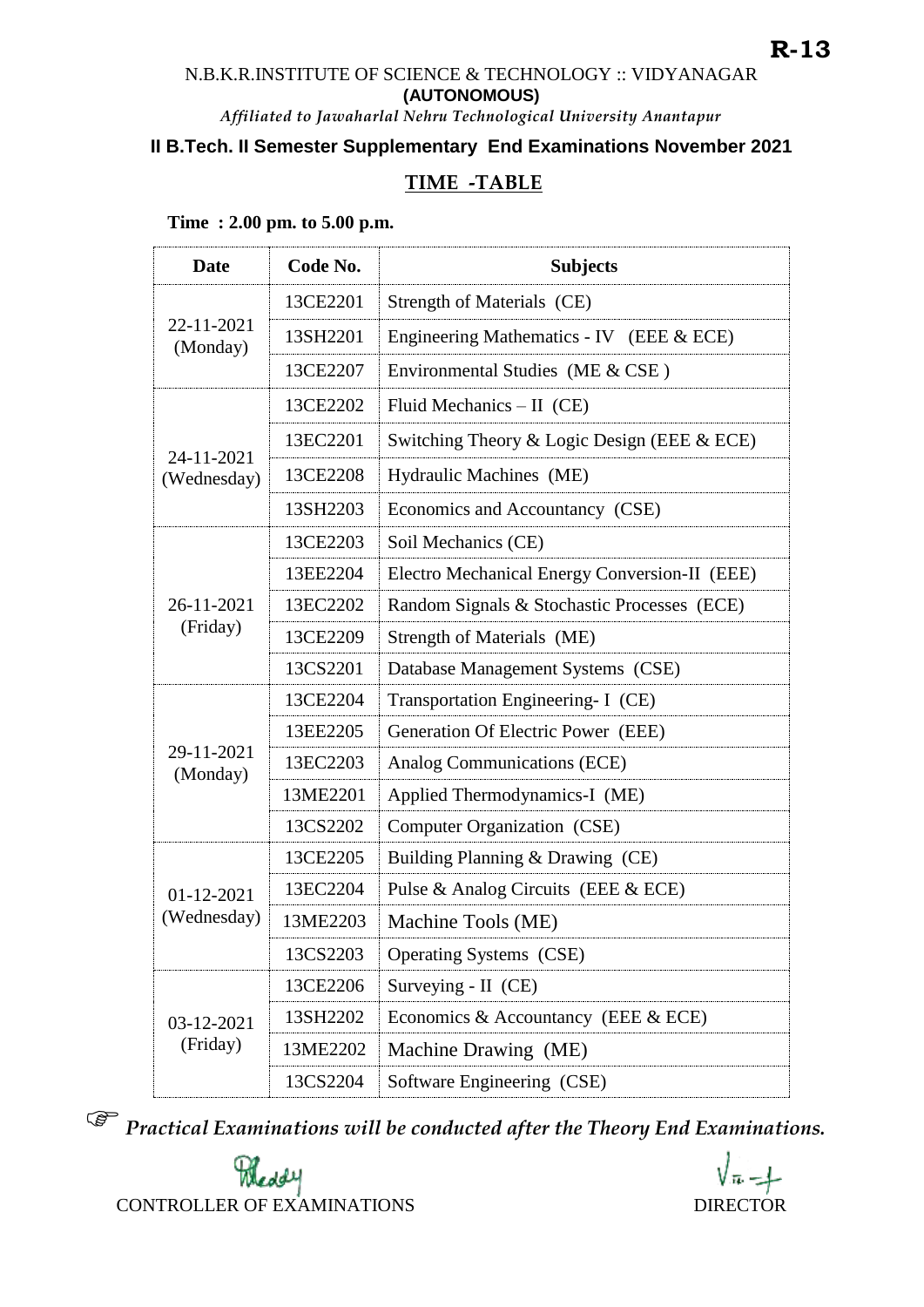### N.B.K.R.INSTITUTE OF SCIENCE & TECHNOLOGY :: VIDYANAGAR **(AUTONOMOUS)**

# *Affiliated to Jawaharlal Nehru Technological University Anantapur* **III B.Tech. II Semester Supplementary End Examinations November 2021**

#### **TIME -TABLE**

## **Time : 9.00 a.m. to 12.00 Noon**

| <b>Date</b>              | Code. No. | <b>Subjects</b>                                |  |
|--------------------------|-----------|------------------------------------------------|--|
| 23-11-2021<br>(Tuesday)  | 13CE3201  | R.C.C. Structural Design $-$ II (CE)           |  |
|                          | 13EC3201  | Microprocessors & Interfacing (EEE, ECE & CSE) |  |
|                          | 13ME3201  | <b>Dynamics of Machinery</b>                   |  |
|                          | 13CE3202  | Hydrology (CE)                                 |  |
|                          | 13EE3210  | Electronic Measurements (EEE)                  |  |
| 25-11-2021<br>(Thursday) | 13EC3202  | Microwave Techniques (ECE)                     |  |
|                          | 13ME3202  | Heat Transfer (ME)                             |  |
|                          | 13CS3201  | Computer Graphics (CSE)                        |  |
|                          | 13CE3203  | Structural Analysis - II (CE)                  |  |
|                          | 13EE3211  | Modern Control Theory (EEE)                    |  |
| 27-11-2021<br>(Saturday) | 13EC3203  | <b>Optical Communication</b> (ECE)             |  |
|                          | 13ME3203  | Industrial Engineering & Management (ME)       |  |
|                          | 13CS3202  | Cryptography and Network Security (CSE)        |  |
|                          | 13CE3204  | Concrete Technology (CE)                       |  |
|                          | 13EE3212  | Power Systems-II (EEE)                         |  |
| 30-11-2021<br>(Tuesday)  | 13EC3204  | Digital Design (ECE)                           |  |
|                          | 13ME3204  | Mechanical Measurements & Control (ME)         |  |
|                          | 13CS3203  | Free & Open-Source Software (CSE)              |  |
|                          | 13CE3205  | Environmental Engineering $-I$ (CE)            |  |
|                          | 13EE3213  | Power Electronics (EEE)                        |  |
| 02-12-2021<br>(Thursday) | 13CS3205  | Computer Organization (ECE)                    |  |
|                          | 13ME3205  | Principles of Machine Design (ME)              |  |
|                          | 13CS3204  | Compiler Design (CSE)                          |  |
|                          | 13CE32E2  | Advanced Foundation Engineering (CE)           |  |
|                          | 13CE32E3  | Transportation Planning (CE)                   |  |
| 06-12-2021<br>(Monday)   | 13CE32E1  | Industrial Steel Structural Design (CE)        |  |
|                          | 13EE32E1  | Utilization of Electric Power (EEE)            |  |
|                          | 13EC32E1  | Neural Networks & Fuzzy Logic (ECE)            |  |
|                          | 13ME32E1  | Composite Materials (ME)                       |  |
|                          | 13ME32E5  | Solar Energy Engineering (ME)                  |  |
|                          | 13CS32E1  | Mobile Computing (CSE)                         |  |
|                          | 13CS32E3  | Grid Computing (CSE)                           |  |

*Practical Examinations will be conducted after the Theory End Examinations.* 



CONTROLLER OF EXAMINATIONS DIRECTOR